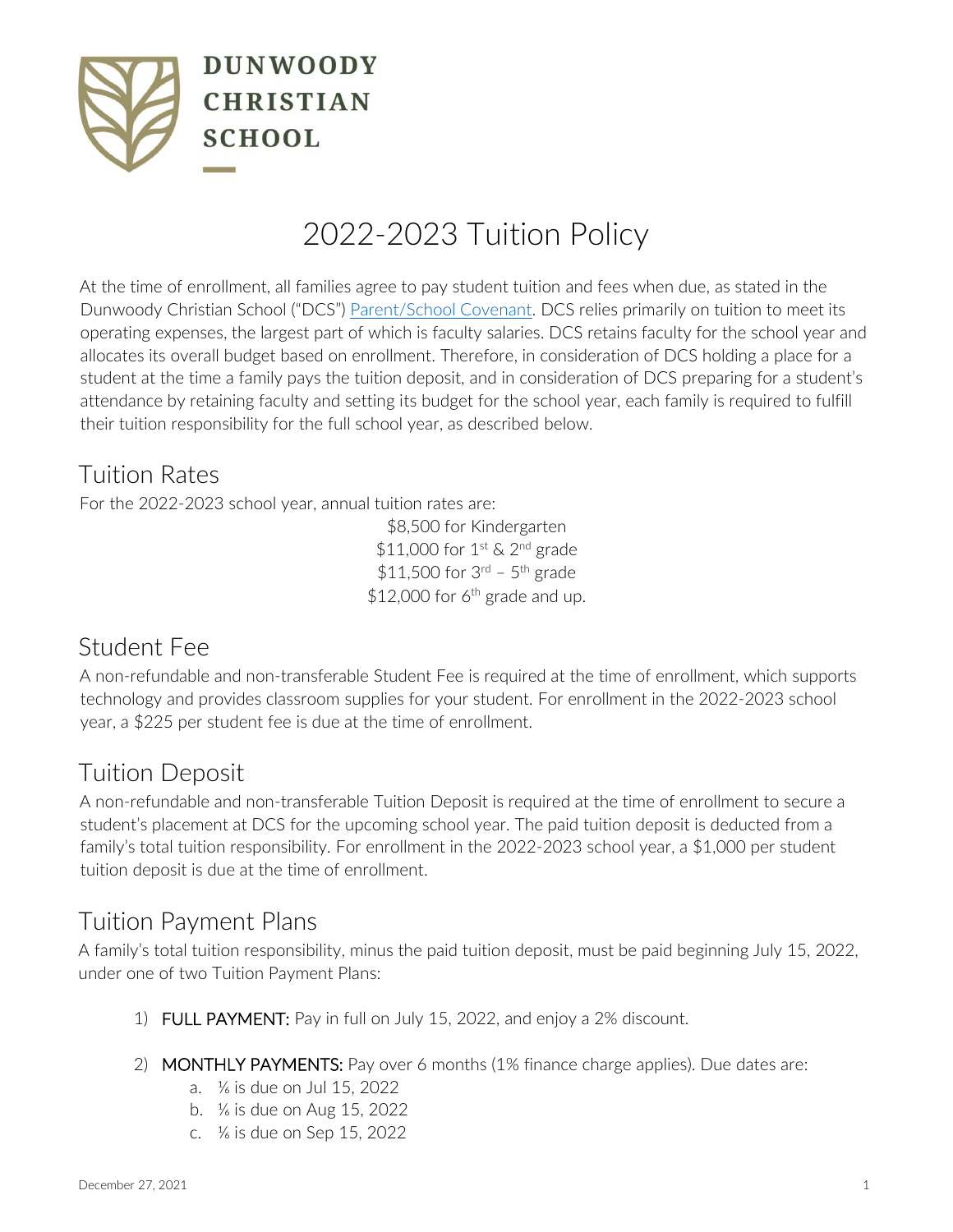- d. ⅙ is due on Oct 15, 2022
- e. ⅙ is due on Nov 15, 2022
- f. ⅙ is due on Dec 15, 2022

# How to pay Tuition

No later April 29, 2022, each enrolled DCS family must select a tuition payment plan via ClassReach form entitled "Tuition Payment Plan 2022-2023". DCS will provide the form to each family through ClassReach. The table below describes what action you must take, depending on the payment plan you choose.

| Tuition<br>Payment Plan | How You May<br>Pay Tuition             | What Information You Will<br>Provide on the Tuition Payment<br>Plan Form in ClassReach | What To Do After Submitting the Tuition<br>Payment Plan Form in ClassReach                                                                                                                                                                                                                                                                                        |
|-------------------------|----------------------------------------|----------------------------------------------------------------------------------------|-------------------------------------------------------------------------------------------------------------------------------------------------------------------------------------------------------------------------------------------------------------------------------------------------------------------------------------------------------------------|
| Full Payment            | Automatic Bank<br>Withdrawal (ACH)     | Your banking details (including<br>routing $# \&$ account $#$ )                        | Nothing! The full balance of your tuition<br>responsibility will be automatically withdrawn<br>from your designated bank account on July<br>15, 2022. Simply insure your bank account is<br>funded in advance of this due date.                                                                                                                                   |
|                         | Paper check                            | Select this option during<br>enrollment                                                | Send a check made out to "Dunwoody<br>Christian School" and mailed USPS to:<br>Dunwoody Christian School<br>1445 Mount Vernon Road<br>Dunwoody, GA 30338<br>Important: Check must arrive by July 15, 2022 or it will be<br>subject to late fees. Please mail in time for it to arrive at<br>DCS by the July 15, 2022 deadline                                     |
|                         | Automatic billpay<br>through your bank | Select this option during<br>enrollment                                                | Submit a payment through your bank's billpay<br>to "Dunwoody Christian School" at this<br>address:<br>Dunwoody Christian School<br>1445 Mount Vernon Road<br>Dunwoody, GA 30338<br>Important: Payment must arrive by July 15, 2022 or it will<br>be subject to late fees. Please submit payment in time for it<br>to arrive at DCS by the July 15, 2022 deadline. |
| Monthly Payments        | Automatic Bank<br>Withdrawal (ACH)     | Your banking details (including<br>routing $# $ & account $#$ )                        | Nothing! The proper amount of tuition<br>payments will be automatically withdrawn<br>from your designated bank account on the<br>due dates described above. Simply insure your<br>bank account is funded in advance of each of<br>these due dates.                                                                                                                |

In addition to late fees described below, a \$30.00 "non-sufficient funds fee" will be assessed on your student's account for any returned checks or failed automatic bank withdrawals.

## Late Tuition Payments

If a tuition payment is received more than five (5) calendar days after the due date, it is considered late and the following will occur:

- A late fee of \$10/day will be assessed to the account, calculated from the due date for each day the tuition payment is not received after the due date.
- Report cards and/or progress reports will be withheld until the student's account becomes current.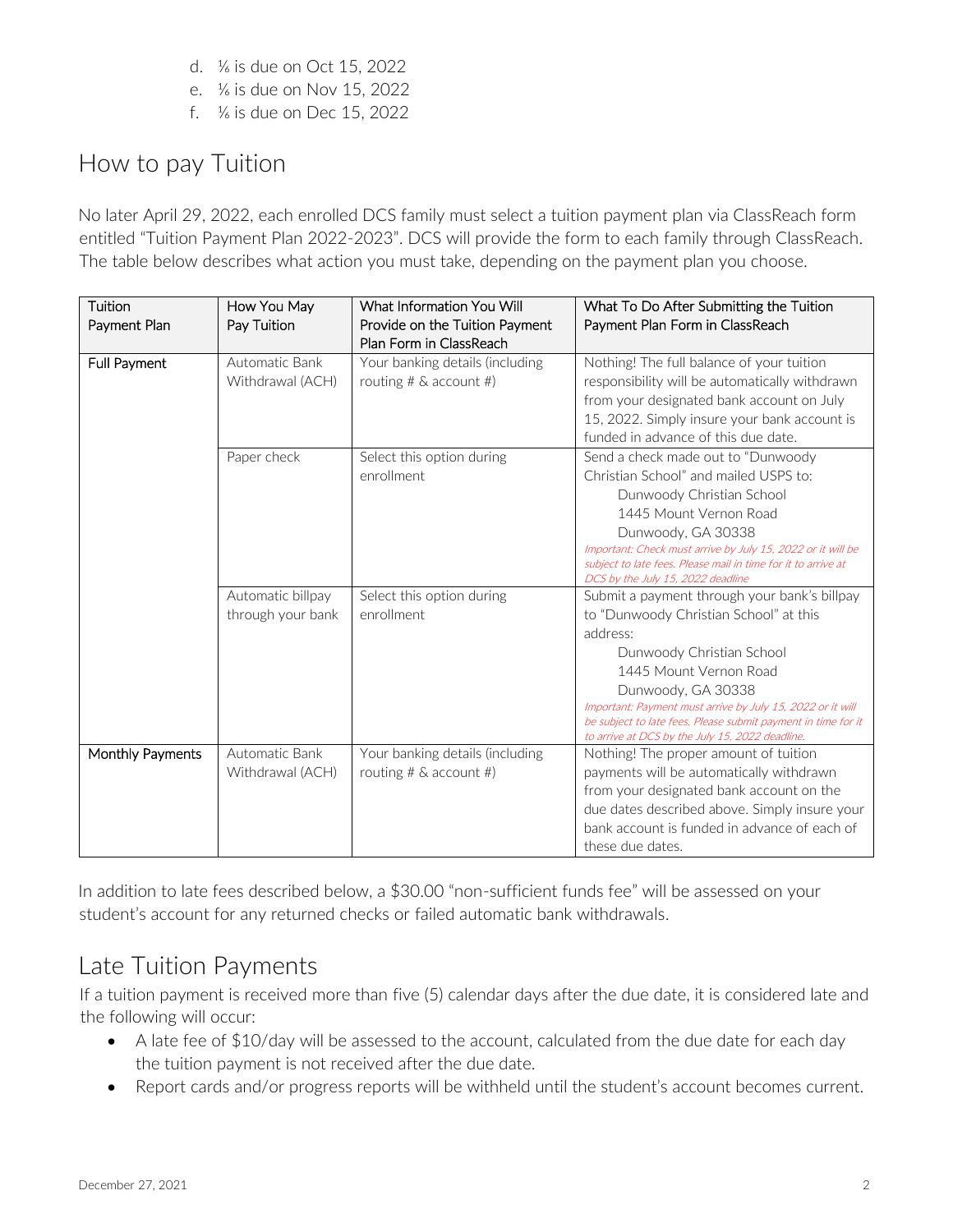If a tuition payment is 30 or more days delinquent, in addition to the penalties described above, the following will also occur until the student's account becomes current:

- The student(s) will be de-enrolled from any clubs or after school activities.
- The student(s) may be suspended or de-enrolled from the school.

Families who have a delinquent balance will not be allowed to enroll or re-enroll students until this balance is satisfied.

#### Pay It Forward Scholarships

If awarded to a student, [Pay It Forward scholarships](https://www.payitforwardscholarships.com/) may be used to reduce a family's total Tuition Responsibility at DCS. To apply Pay It Forward scholarship funds toward tuition at DCS, you must notify Pay It Forward to send your student's scholarship funds to DCS as soon as they are made available to the student(s). This typically occurs by April each year.

Once DCS receives your student's Pay It Forward scholarship funds from Pay It Forward, DCS will credit your DCS account, re-calculated your family's total tuition responsibility. and modify the amount due at each remaining due date listed above.

Pay It Forward Scholarship funds may not be used to pay Tuition Deposits or Student Fees.

#### Other Scholarships and Financial Aid

Please contact the Head of School if you would like to discuss other scholarships or possible financial assistance.

#### Rolling Admissions

Rolling admissions may occur as space allows during the school year. For students who enroll after the tuition deadlines described above, the Head of School will communicate an adjusted schedule for the family to fulfill their tuition responsibility.

DCS reserves the right to modify this document as needed. In the case of a hardship or special situation regarding tuition payment, please contact the Head of School.

## Tuition Policy: Terms and Conditions

- 1. A non-refundable and non-transferable tuition deposit and student fee is required at the time of enrollment to secure a student's placement at Dunwoody Christian School ("DCS") for the upcoming school year. The paid tuition deposit is deducted from a family's total tuition responsibility. The tuition deposit and student fee is 100% earned by DCS when received.
- 2. DCS relies primarily on tuition to meet its operating expenses, the largest part of which is faculty salaries. Because DCS retains faculty for the school year and allocates its overall budget based on enrollment and projected tuition payments, it essential that the income from tuitions be assured for the entire year. Therefore, in consideration of DCS's holding a place for my child in the class and preparing for his or her attendance by retaining faculty and setting its budget for the school year, I agree that I will pay tuition for the full school year under the Tuition Payment Plan I select, notwithstanding delays or failures of entrance, absence, withdrawal, suspension, or dismissal by